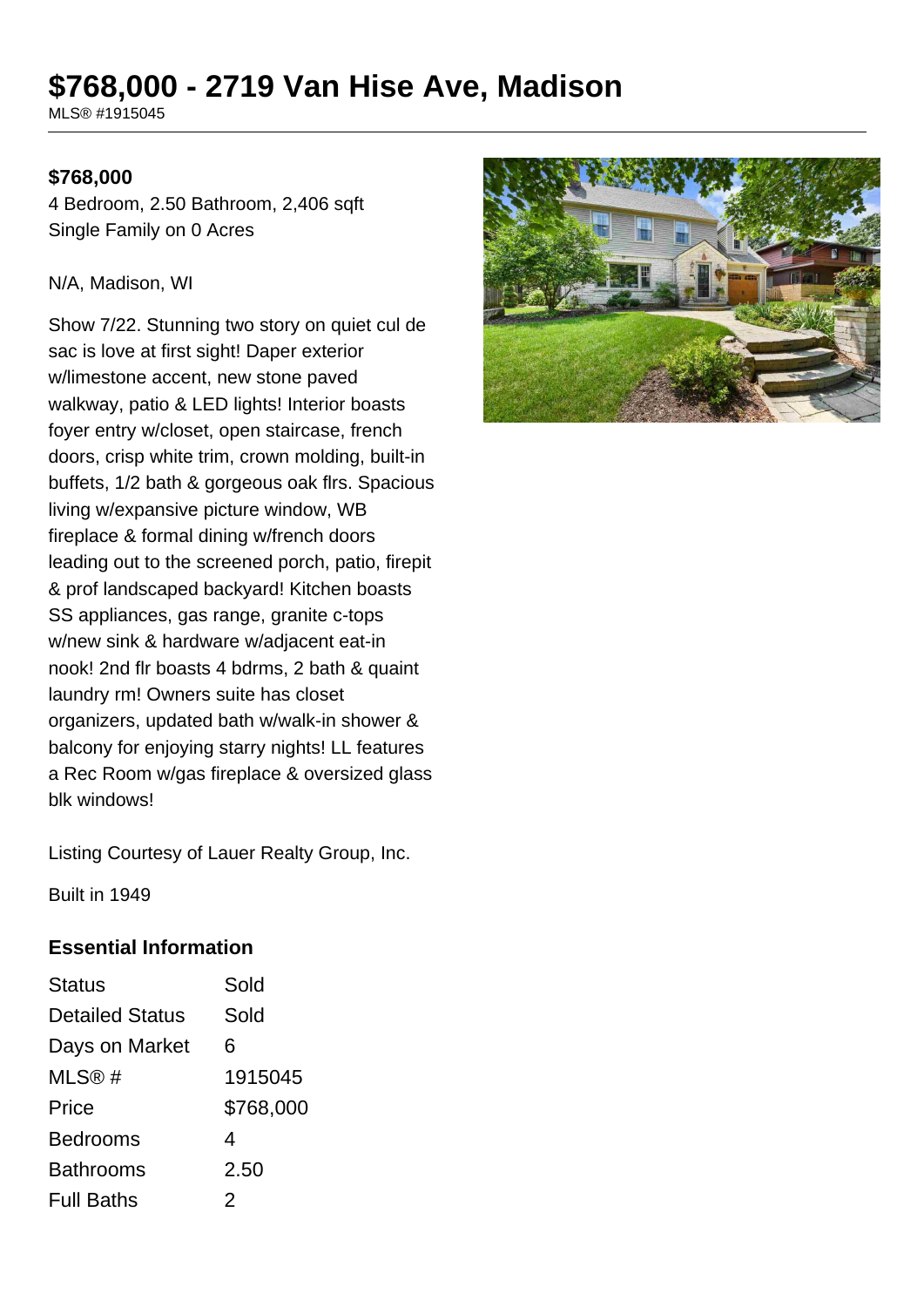| <b>Half Baths</b>     | 1                    |
|-----------------------|----------------------|
| <b>Square Footage</b> | 2,406                |
| Acres                 | 0.16                 |
| <b>Year Built</b>     | 1949                 |
| <b>Type</b>           | <b>Single Family</b> |
| <b>Style</b>          | Other                |
| <b>Assessed Value</b> | \$580,500            |
| <b>Year Assesed</b>   | 2021                 |
| <b>Net Taxes</b>      | \$12,135             |
| <b>Tax Year</b>       | 2020                 |
| Exterior              | Vinyl, Stone         |

## **Community Information**

| Address      | 2719 Van Hise Ave |
|--------------|-------------------|
| MLS® Area    | MADISON - C W13   |
| Subdivision  | N/A               |
| City         | Madison           |
| County       | Dane              |
| <b>State</b> | WI                |
| Zip Code     | 53705             |

#### **Interior**

| <b>Interior Features</b> | Wood or sim. wood floor, Washer, Dryer, Water softener inc, Cable<br>available, Split bedroom, Internet - Cable, Internet - DSL, Internet - Fixed<br>wireless, Internet - Satellite/Dish |
|--------------------------|------------------------------------------------------------------------------------------------------------------------------------------------------------------------------------------|
| Cooling                  | Forced air, Central air                                                                                                                                                                  |
| Fireplace                | Yes                                                                                                                                                                                      |
| <b>Fireplaces</b>        | Wood burning, Gas burning, 2 fireplaces                                                                                                                                                  |

### **Exterior**

### **Amenities**

| Garages            | 1 car, Attached, Opener |
|--------------------|-------------------------|
| Is Waterfront      | No                      |
| <b>Golf Course</b> | No                      |

#### **School Information**

District Madison